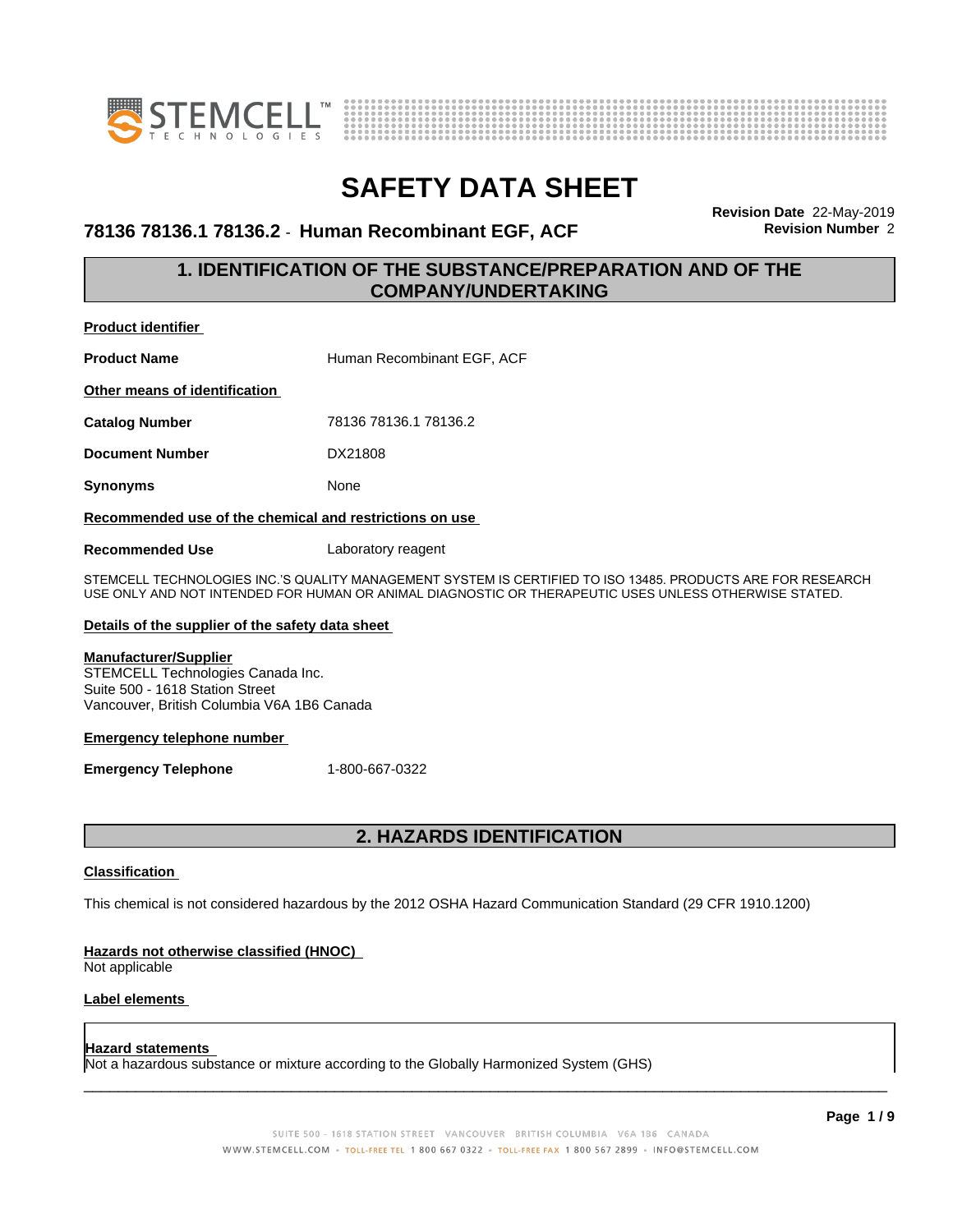



## \_\_\_\_\_\_\_\_\_\_\_\_\_\_\_\_\_\_\_\_\_\_\_\_\_\_\_\_\_\_\_\_\_\_\_\_\_\_\_\_\_\_\_\_\_\_\_\_\_\_\_\_\_\_\_\_\_\_\_\_\_\_\_\_\_\_\_\_\_\_\_\_\_\_\_\_\_\_\_\_\_\_\_\_\_\_\_\_\_\_\_\_\_ **Revision Date** 22-May-2019 **78136 78136.1 78136.2** - **Human Recombinant EGF, ACF Revision Number** 2

The product contains no substances which at their given concentration, are considered to be hazardous to health.

**Appearance** Powder **Physical state** Solid **Physical Solid Physical Solid Physical Solid Physical Solid Physical Solid Physical Solid Physical Solid Physical Solid Physical Solid Physical Solid Physical** 

### **Other Information**

Not applicable

#### **Unknown acute toxicity** 0 % of the mixture consists of ingredient(s) of unknown toxicity

0 % of the mixture consists of ingredient(s) of unknown acute oral toxicity

0 % of the mixture consists of ingredient(s) of unknown acute dermal toxicity

0 % of the mixture consists of ingredient(s) of unknown acute inhalation toxicity (gas)

0 % of the mixture consists of ingredient(s) of unknown acute inhalation toxicity (vapor)

0 % of the mixture consists of ingredient(s) of unknown acute inhalation toxicity (dust/mist)

### **3. COMPOSITION/INFORMATION ON INGREDIENTS**

#### **Substance**

Not a hazardous substance or mixture according to the Globally Harmonized System (GHS)

\*The exact percentage (concentration) of composition has been withheld as a trade secret.

### **4. FIRST AID MEASURES**

### **Description of first aid measures**

| <b>Inhalation</b>   | Remove to fresh air.                                                                                                    |
|---------------------|-------------------------------------------------------------------------------------------------------------------------|
| Eye contact         | Rinse thoroughly with plenty of water for at least 15 minutes, lifting lower and upper eyelids.<br>Consult a physician. |
| <b>Skin contact</b> | Wash skin with soap and water.                                                                                          |
| Ingestion           | Clean mouth with water and drink afterwards plenty of water.                                                            |
|                     |                                                                                                                         |

### **Most important symptoms and effects, both acute and delayed**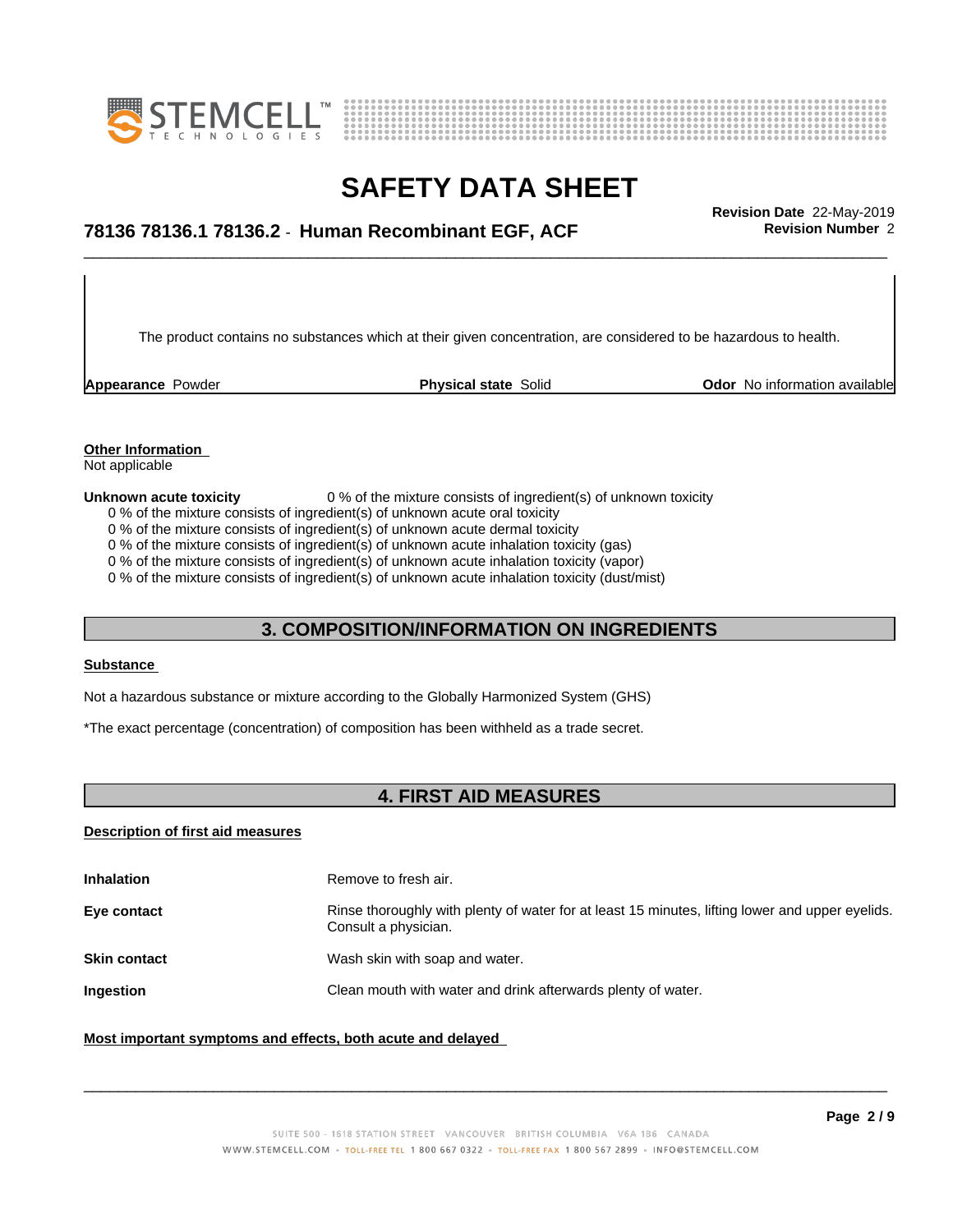



## \_\_\_\_\_\_\_\_\_\_\_\_\_\_\_\_\_\_\_\_\_\_\_\_\_\_\_\_\_\_\_\_\_\_\_\_\_\_\_\_\_\_\_\_\_\_\_\_\_\_\_\_\_\_\_\_\_\_\_\_\_\_\_\_\_\_\_\_\_\_\_\_\_\_\_\_\_\_\_\_\_\_\_\_\_\_\_\_\_\_\_\_\_ **Revision Date** 22-May-2019 **78136 78136.1 78136.2** - **Human Recombinant EGF, ACF Revision Number** 2

| <b>Symptoms</b>                                                                                           | No information available.                                                                                                             |  |  |
|-----------------------------------------------------------------------------------------------------------|---------------------------------------------------------------------------------------------------------------------------------------|--|--|
| Indication of any immediate medical attention and special treatment needed                                |                                                                                                                                       |  |  |
| Note to physicians                                                                                        | Treat symptomatically.                                                                                                                |  |  |
| <b>5. FIRE-FIGHTING MEASURES</b>                                                                          |                                                                                                                                       |  |  |
| <b>Suitable Extinguishing Media</b>                                                                       | Use extinguishing measures that are appropriate to local circumstances and the<br>surrounding environment.                            |  |  |
| Unsuitable extinguishing media                                                                            | CAUTION: Use of water spray when fighting fire may be inefficient.                                                                    |  |  |
| Specific hazards arising from the<br>chemical                                                             | No information available.                                                                                                             |  |  |
| <b>Explosion data</b><br>Sensitivity to Mechanical Impact None.<br><b>Sensitivity to Static Discharge</b> | None.                                                                                                                                 |  |  |
| Special protective equipment for<br>fire-fighters                                                         | Firefighters should wear self-contained breathing apparatus and full firefighting turnout<br>gear. Use personal protection equipment. |  |  |
| <b>6. ACCIDENTAL RELEASE MEASURES</b>                                                                     |                                                                                                                                       |  |  |
|                                                                                                           | Personal precautions, protective equipment and emergency procedures                                                                   |  |  |
| <b>Personal precautions</b>                                                                               | Ensure adequate ventilation.                                                                                                          |  |  |

| <b>Environmental precautions</b>                     |                                                                                      |  |
|------------------------------------------------------|--------------------------------------------------------------------------------------|--|
| <b>Environmental precautions</b>                     | See Section 12 for additional Ecological Information.                                |  |
| Methods and material for containment and cleaning up |                                                                                      |  |
| <b>Methods for containment</b>                       | Prevent further leakage or spillage if safe to do so.                                |  |
| Methods for cleaning up                              | Pick up and transfer to properly labeled containers.                                 |  |
| <b>Prevention of secondary hazards</b>               | Clean contaminated objects and areas thoroughly observing environmental regulations. |  |

### **7. HANDLING AND STORAGE**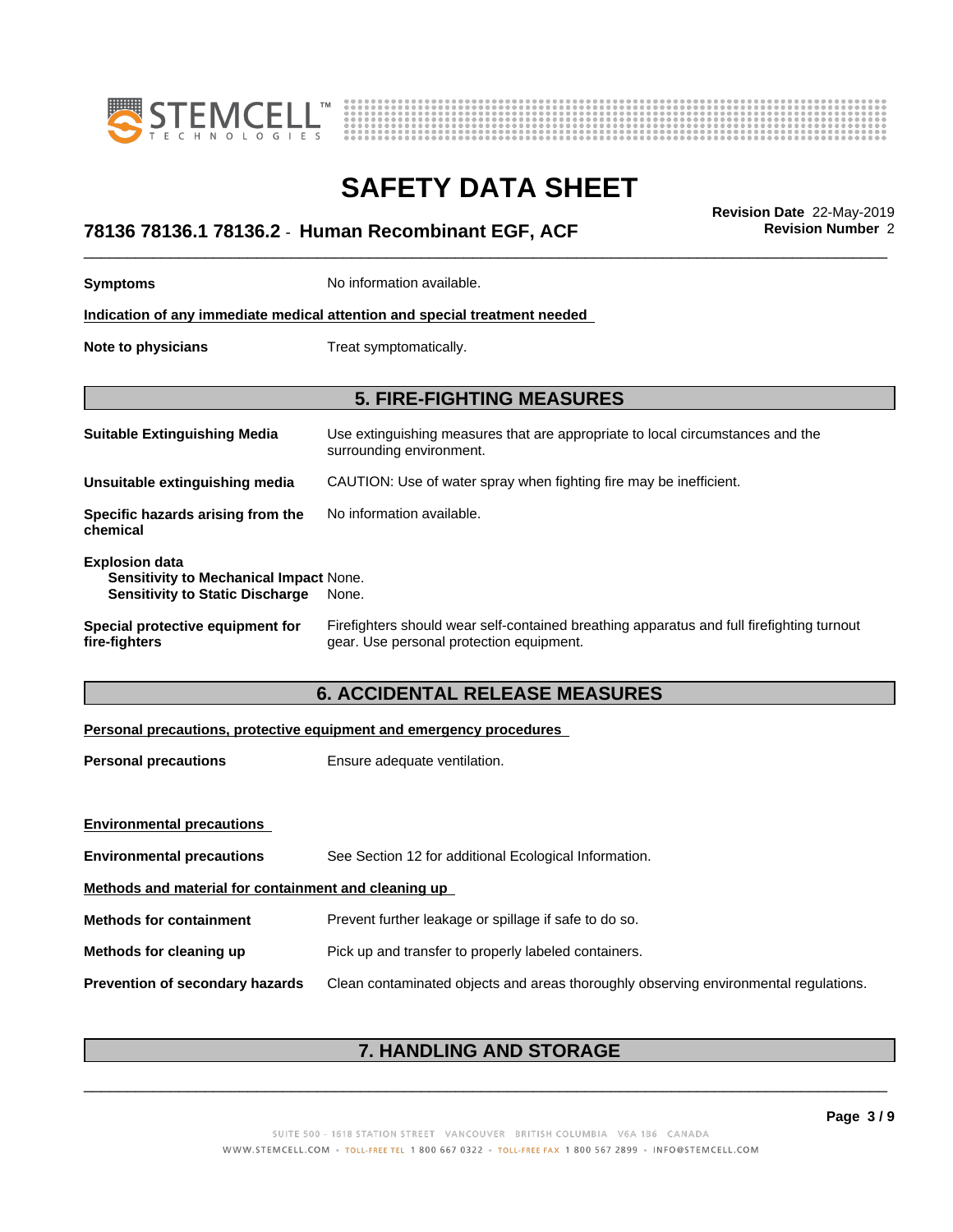



## \_\_\_\_\_\_\_\_\_\_\_\_\_\_\_\_\_\_\_\_\_\_\_\_\_\_\_\_\_\_\_\_\_\_\_\_\_\_\_\_\_\_\_\_\_\_\_\_\_\_\_\_\_\_\_\_\_\_\_\_\_\_\_\_\_\_\_\_\_\_\_\_\_\_\_\_\_\_\_\_\_\_\_\_\_\_\_\_\_\_\_\_\_ **Revision Date** 22-May-2019 **78136 78136.1 78136.2** - **Human Recombinant EGF, ACF Revision Number** 2

**Precautions for safe handling Advice on safe handling** Handle in accordance with good industrial hygiene and safety practice. **Conditions for safe storage, including any incompatibilities Storage Conditions** Keep containers tightly closed in a dry, cool and well-ventilated place.

### **8. EXPOSURE CONTROLS/PERSONAL PROTECTION**

| <b>Control parameters</b>               |                                                                                                                                                                                                                                                                                                                                                                                                                        |  |
|-----------------------------------------|------------------------------------------------------------------------------------------------------------------------------------------------------------------------------------------------------------------------------------------------------------------------------------------------------------------------------------------------------------------------------------------------------------------------|--|
| <b>Exposure Limits</b>                  | The following ingredients are the only ingredients of the product above the cut-off level (or<br>level that contributes to the hazard classification of the mixture) which have an exposure<br>limit applicable in the region for which this safety data sheet is intended or other<br>recommended limit. At this time, the other relevant constituents have no known exposure<br>limits from the sources listed here. |  |
| <b>Appropriate engineering controls</b> |                                                                                                                                                                                                                                                                                                                                                                                                                        |  |
| <b>Engineering controls</b>             | <b>Showers</b><br>Eyewash stations<br>Ventilation systems.                                                                                                                                                                                                                                                                                                                                                             |  |
|                                         | Individual protection measures, such as personal protective equipment                                                                                                                                                                                                                                                                                                                                                  |  |
| <b>Eye/face protection</b>              | No special protective equipment required.                                                                                                                                                                                                                                                                                                                                                                              |  |
| Skin and body protection                | No special protective equipment required.                                                                                                                                                                                                                                                                                                                                                                              |  |
| <b>Respiratory protection</b>           | No protective equipment is needed under normal use conditions. If exposure limits are<br>exceeded or irritation is experienced, ventilation and evacuation may be required.                                                                                                                                                                                                                                            |  |
| General hygiene considerations          | Handle in accordance with good industrial hygiene and safety practice.                                                                                                                                                                                                                                                                                                                                                 |  |

### **9. PHYSICAL AND CHEMICAL PROPERTIES**

**Information on basic physical and chemical properties Physical state** Solid<br> **Appearance** Solid Powder **Appearance** 

> SUITE 500 - 1618 STATION STREET VANCOUVER BRITISH COLUMBIA V6A 1B6 CANADA WWW.STEMCELL.COM • TOLL-FREE TEL 1 800 667 0322 • TOLL-FREE FAX 1 800 567 2899 • INFO@STEMCELL.COM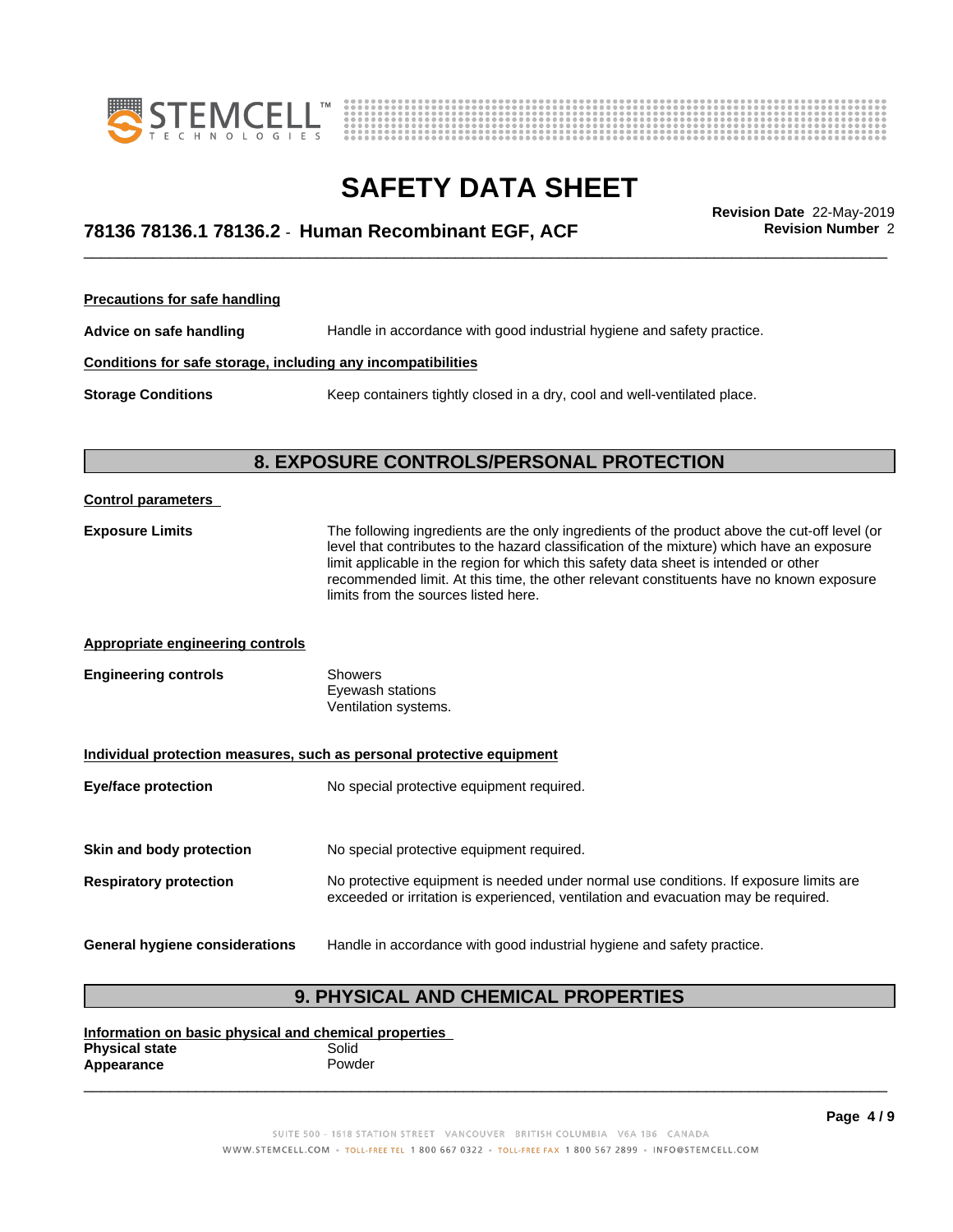



## \_\_\_\_\_\_\_\_\_\_\_\_\_\_\_\_\_\_\_\_\_\_\_\_\_\_\_\_\_\_\_\_\_\_\_\_\_\_\_\_\_\_\_\_\_\_\_\_\_\_\_\_\_\_\_\_\_\_\_\_\_\_\_\_\_\_\_\_\_\_\_\_\_\_\_\_\_\_\_\_\_\_\_\_\_\_\_\_\_\_\_\_\_ **Revision Date** 22-May-2019 **78136 78136.1 78136.2** - **Human Recombinant EGF, ACF Revision Number** 2

**Color** No information available

**Explosive properties** No information available **Oxidizing properties** No information available **Property Remarks • Method Values Values Remarks • Method <b>Remarks • Method pH Remarks** • **Method pH Remarks** • **Method pH** No data available<br> **Melting point / freezing point** No data available **Melting point / freezing point** No data available None known **Boiling point / boiling range No data available None known Flash point** No data available None known **Evaporation rate Reserve State State Additional None Convention Cone Control of the None known**<br> **Flammability (solid. gas)** No data available **None Known Flammability (solid, gas)** No data available None known<br> **Flammability Limit in Air** None Known **Flammability Limit in Air Upper flammability limit:** No data available **Lower flammability limit:** No data available **Vapor pressure No data available and the None known**<br> **Vapor density No data available None known**<br>
No data available **None known Vapor density**<br> **Vapor density**<br> **Relative density**<br>
None known<br>
None known **Relative density No data available None known**<br> **Water solubility No data available None known**<br>
No data available **Water solubility <br>
<b>Water solubility n** other **solvents** Modata available **None known**<br>
None known **Solubility in other solvents** No data available<br> **Partition coefficient** No data available **Partition coefficient**<br> **Autoignition temperature**<br>
No data available None Known None known **Autoignition temperature No data available None known**<br> **Decomposition temperature** No data available **None known**<br>
None known **Decomposition temperature** No data available **None known**<br> **Kinematic viscosity** No data available None known **Kinematic viscosity**<br> **Contains the Containst Contains and Dividing the Contains Property Connect Contains the None known**<br>
No data available Connect None known **Dynamic viscosity** 

**Other Information Softening point No information available**<br> **Molecular weight No information available Molecular weight<br>Molecular formula** 

**Odor** No information available **Odor threshold** No information available

**Molecular formula No information available**<br>**VOC Content (%) No information available VOC Content (%)** No information available **Liquid Density** No information available **Bulk density** No information available

None known

### **10. STABILITY AND REACTIVITY**

| <b>Reactivity</b>                                                       | No information available.                 |
|-------------------------------------------------------------------------|-------------------------------------------|
| <b>Chemical stability</b>                                               | Stable under normal conditions.           |
| <b>Possibility of hazardous reactions</b> None under normal processing. |                                           |
| <b>Conditions to avoid</b>                                              | None known based on information supplied. |
| Incompatible materials                                                  | None known based on information supplied. |
|                                                                         |                                           |

**Hazardous decomposition products** None known based on information supplied.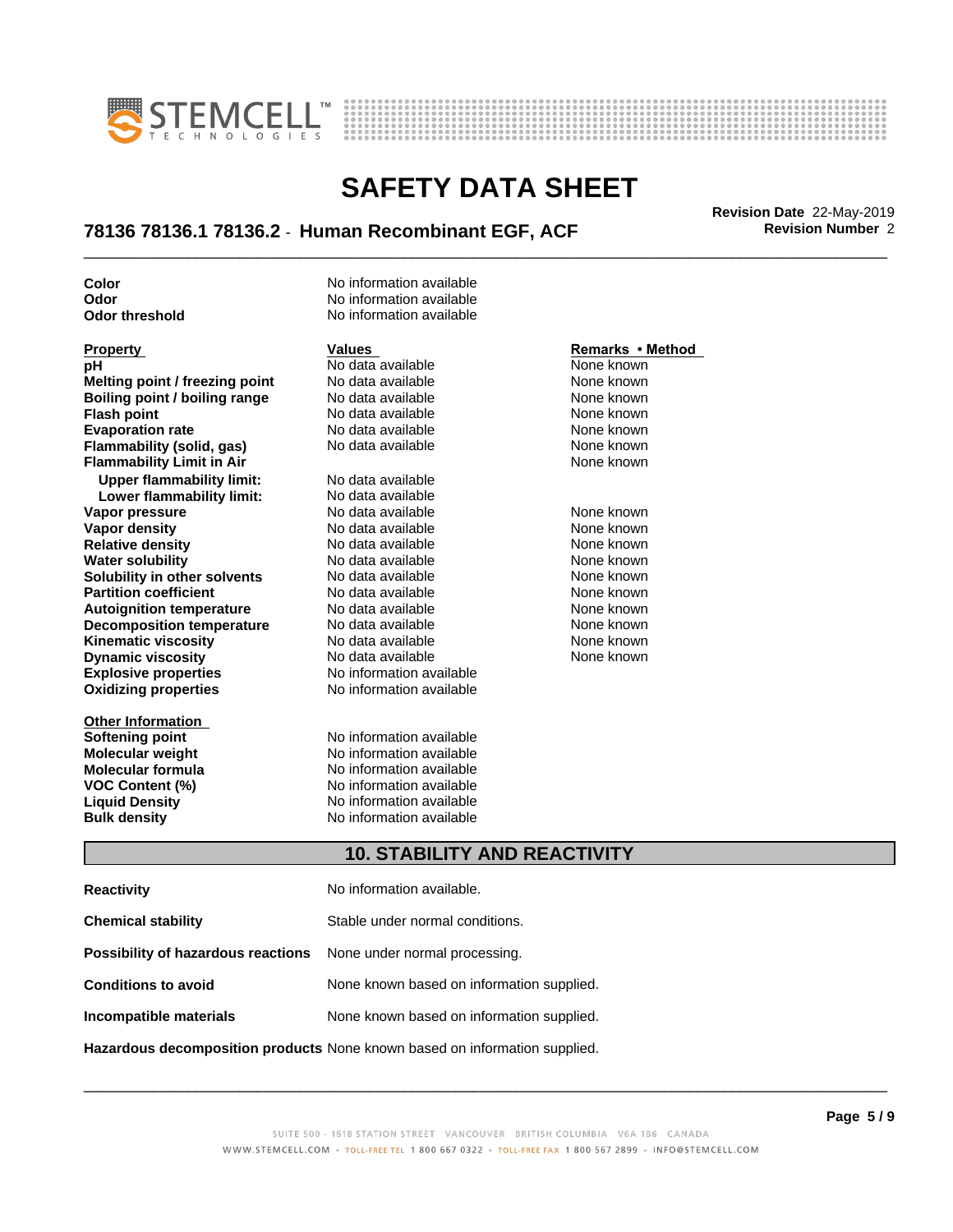



## \_\_\_\_\_\_\_\_\_\_\_\_\_\_\_\_\_\_\_\_\_\_\_\_\_\_\_\_\_\_\_\_\_\_\_\_\_\_\_\_\_\_\_\_\_\_\_\_\_\_\_\_\_\_\_\_\_\_\_\_\_\_\_\_\_\_\_\_\_\_\_\_\_\_\_\_\_\_\_\_\_\_\_\_\_\_\_\_\_\_\_\_\_ **Revision Date** 22-May-2019 **78136 78136.1 78136.2** - **Human Recombinant EGF, ACF Revision Number** 2

### **11. TOXICOLOGICAL INFORMATION**

**Information on likely routes of exposure**

| <b>Product Information</b>                                                   |                                                                   |  |
|------------------------------------------------------------------------------|-------------------------------------------------------------------|--|
| <b>Inhalation</b>                                                            | Specific test data for the substance or mixture is not available. |  |
| Eye contact                                                                  | Specific test data for the substance or mixture is not available. |  |
| <b>Skin contact</b>                                                          | Specific test data for the substance or mixture is not available. |  |
| <b>Ingestion</b>                                                             | Specific test data for the substance or mixture is not available. |  |
| Symptoms related to the physical, chemical and toxicological characteristics |                                                                   |  |
| <b>Symptoms</b>                                                              | No information available.                                         |  |

### **Numerical measures of toxicity**

#### **Acute toxicity**

**Unknown acute toxicity** 0 % of the mixture consists of ingredient(s) of unknown toxicity 0 % of the mixture consists of ingredient(s) of unknown acute oral toxicity

0 % of the mixture consists of ingredient(s) of unknown acute dermal toxicity

0 % of the mixture consists of ingredient(s) of unknown acute inhalation toxicity (gas)

0 % of the mixture consists of ingredient(s) of unknown acute inhalation toxicity (vapor)

0 % of the mixture consists of ingredient(s) of unknown acute inhalation toxicity (dust/mist)

#### **Delayed and immediate effects as well as chronic effects from short and long-term exposure**

| <b>Skin corrosion/irritation</b>  | No information available. |
|-----------------------------------|---------------------------|
| Serious eye damage/eye irritation | No information available. |
| Respiratory or skin sensitization | No information available. |
| Germ cell mutagenicity            | No information available. |
| Carcinogenicity                   | No information available. |
| <b>Reproductive toxicity</b>      | No information available. |
| STOT - single exposure            | No information available. |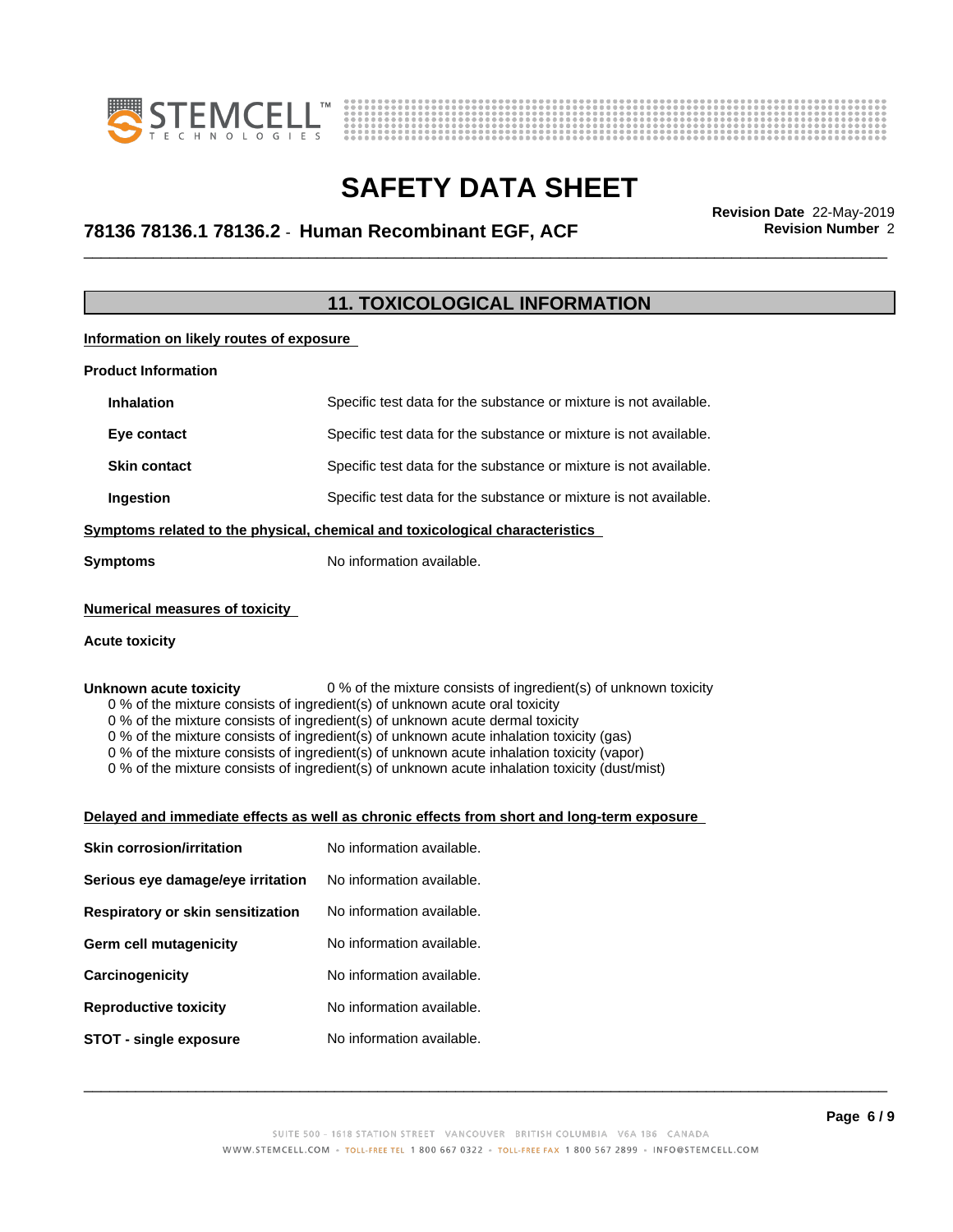



## \_\_\_\_\_\_\_\_\_\_\_\_\_\_\_\_\_\_\_\_\_\_\_\_\_\_\_\_\_\_\_\_\_\_\_\_\_\_\_\_\_\_\_\_\_\_\_\_\_\_\_\_\_\_\_\_\_\_\_\_\_\_\_\_\_\_\_\_\_\_\_\_\_\_\_\_\_\_\_\_\_\_\_\_\_\_\_\_\_\_\_\_\_ **Revision Date** 22-May-2019 **78136 78136.1 78136.2** - **Human Recombinant EGF, ACF Revision Number** 2

**STOT** - **repeated exposure** No information available.

**Aspiration hazard** No information available.

### **12. ECOLOGICAL INFORMATION**

| <b>Ecotoxicity</b> | The environmental impact of this product has not been fully investigated. |
|--------------------|---------------------------------------------------------------------------|
|                    |                                                                           |

**Persistence and degradability** No information available.

**Bioaccumulation** There is no data for this product.

**Other adverse effects** No information available.

### **13. DISPOSAL CONSIDERATIONS**

| Waste treatment methods                |                                                                                                                    |
|----------------------------------------|--------------------------------------------------------------------------------------------------------------------|
| Waste from residues/unused<br>products | Dispose of in accordance with local regulations. Dispose of waste in accordance with<br>environmental legislation. |
| <b>Contaminated packaging</b>          | Do not reuse empty containers.                                                                                     |

### **14. TRANSPORT INFORMATION**

| <u>DOT</u>  | Not regulated |
|-------------|---------------|
| <u>TDG</u>  | Not regulated |
| MEX         | Not regulated |
| ICAO (air)  | Not regulated |
| <b>IATA</b> | Not regulated |
| <b>IMDG</b> | Not regulated |
| RID         | Not regulated |
|             |               |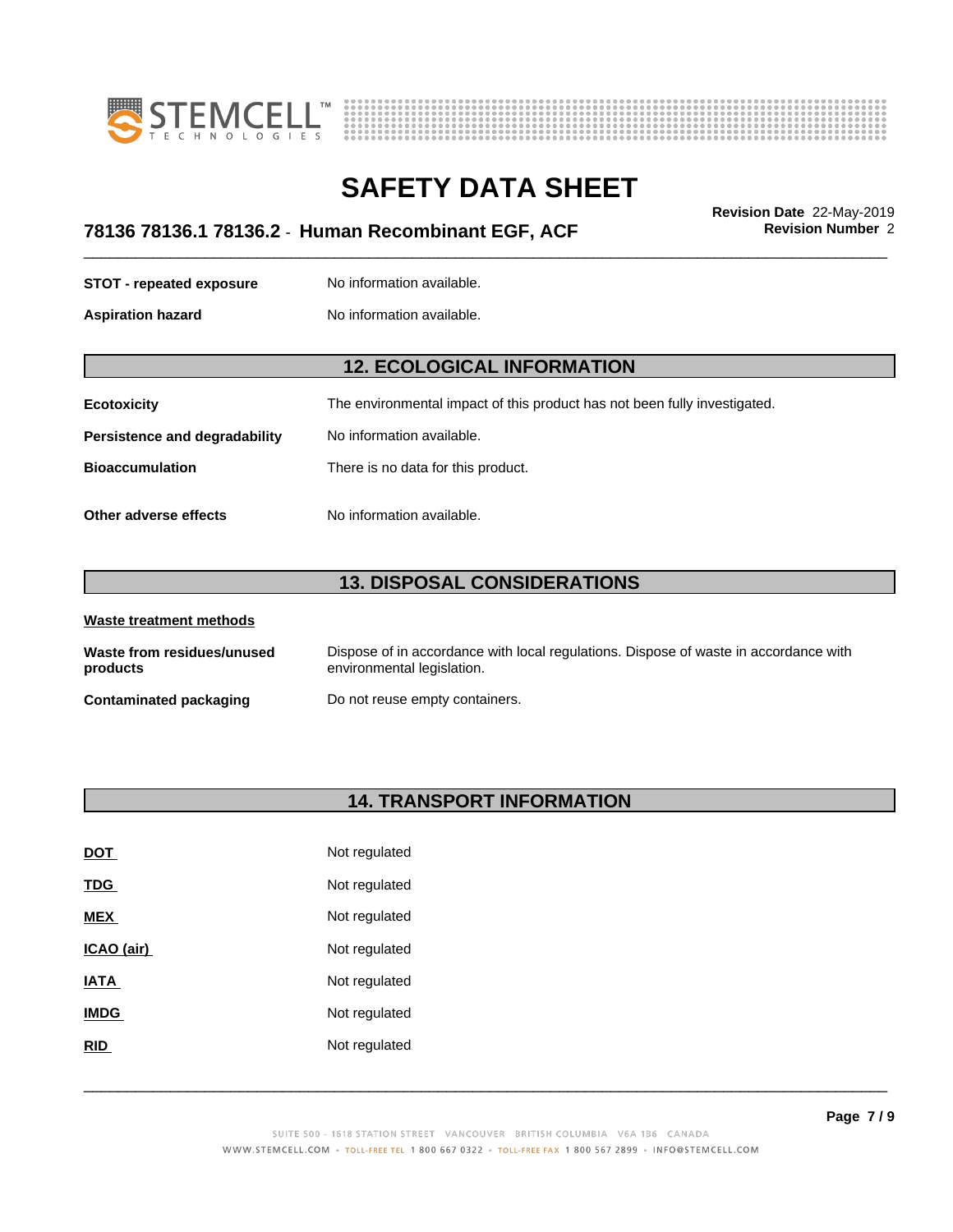



## \_\_\_\_\_\_\_\_\_\_\_\_\_\_\_\_\_\_\_\_\_\_\_\_\_\_\_\_\_\_\_\_\_\_\_\_\_\_\_\_\_\_\_\_\_\_\_\_\_\_\_\_\_\_\_\_\_\_\_\_\_\_\_\_\_\_\_\_\_\_\_\_\_\_\_\_\_\_\_\_\_\_\_\_\_\_\_\_\_\_\_\_\_ **Revision Date** 22-May-2019 **78136 78136.1 78136.2** - **Human Recombinant EGF, ACF Revision Number** 2

**ADR** Not regulated

ADN Not regulated

### **15. REGULATORY INFORMATION**

| International Inventories |                 |  |
|---------------------------|-----------------|--|
| <b>TSCA</b>               | Does not comply |  |
| <b>DSL/NDSL</b>           | Does not comply |  |
| <b>EINECS/ELINCS</b>      | Does not comply |  |
| <b>ENCS</b>               | Does not comply |  |
| <b>IECSC</b>              | Does not comply |  |
| <b>KECL</b>               | Does not comply |  |
| <b>PICCS</b>              | Does not comply |  |
| <b>AICS</b>               | Does not comply |  |
|                           |                 |  |

 **Legend:**

 **TSCA** - United States Toxic Substances Control Act Section 8(b) Inventory

 **DSL/NDSL** - Canadian Domestic Substances List/Non-Domestic Substances List

 **EINECS/ELINCS** - European Inventory of Existing Chemical Substances/European List of Notified Chemical Substances

 **ENCS** - Japan Existing and New Chemical Substances

 **IECSC** - China Inventory of Existing Chemical Substances

 **KECL** - Korean Existing and Evaluated Chemical Substances

 **PICCS** - Philippines Inventory of Chemicals and Chemical Substances

 **AICS** - Australian Inventory of Chemical Substances

#### **US Federal Regulations**

#### **SARA 313**

Section 313 of Title III of the Superfund Amendments and Reauthorization Act of 1986 (SARA). This product does not contain any chemicals which are subject to the reporting requirements of the Act and Title 40 of the Code of Federal Regulations, Part 372.

| Acute health hazard               | No  |
|-----------------------------------|-----|
| <b>Chronic Health Hazard</b>      | No. |
| Fire hazard                       | N٥  |
| Sudden release of pressure hazard | N٥  |
| <b>Reactive Hazard</b>            | No  |

#### **CWA** (Clean Water Act)

This product does not contain any substances regulated as pollutants pursuant to the Clean Water Act (40 CFR 122.21 and 40 CFR 122.42).

### **CERCLA**

This material, as supplied, does not contain any substances regulated as hazardous substances under the Comprehensive Environmental Response Compensation and Liability Act (CERCLA) (40 CFR 302) or the Superfund Amendments and Reauthorization Act (SARA) (40 CFR 355). There may be specific reporting requirements at the local, regional, or state level pertaining to releases of this material.